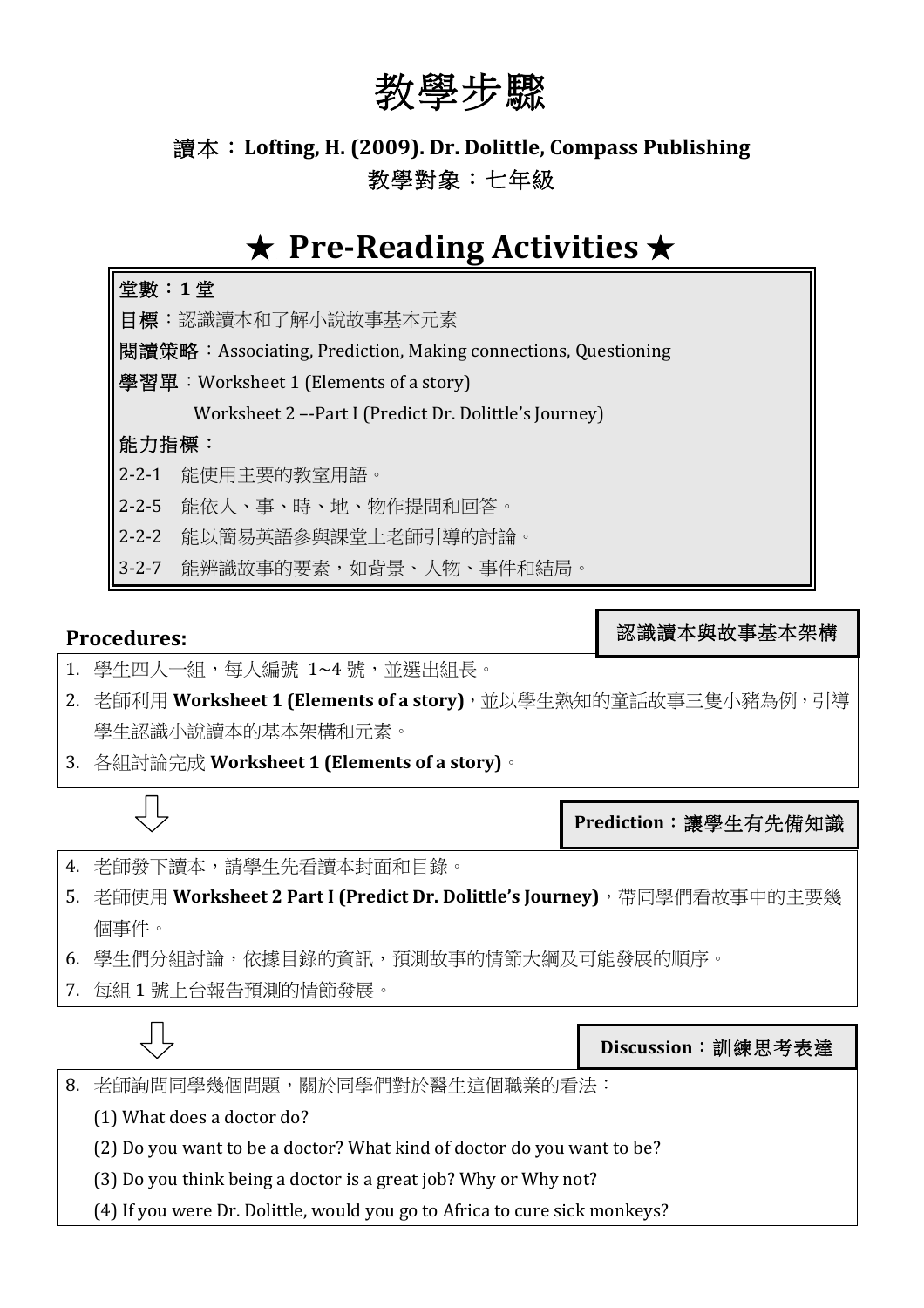# ★ **While-Reading Activities** ★

|                                                                        | 堂數:10 堂(每堂課讀一個章節,以第 8 章節的步驟為例)  |  |
|------------------------------------------------------------------------|---------------------------------|--|
|                                                                        | 目標: 1. 能運用閱讀策略了解故事的重要内容與情節      |  |
|                                                                        | 2. 能依據上下文推測故事內容或單字意思            |  |
| 閱讀策略: Top-down process. Skim for the main ideas. Scan for the details. |                                 |  |
| Prediction. Summarizing, Questioning, Visualizing,                     |                                 |  |
| 學習單:Worksheet 3 (Reading Journey)                                      |                                 |  |
| Worksheet 4-8 (Reader's Theater)                                       |                                 |  |
|                                                                        | Worksheet 4-3 (Let's Sing it!)  |  |
| 能力指標:                                                                  |                                 |  |
| $1 - 2 - 2$                                                            | 能辨識不同句子語調所表達的情緒和熊度。             |  |
| $1 - 2 - 4$                                                            | 能辨識對話或訊息的主旨或目的。                 |  |
| $2 - 2 - 2$                                                            | 能以簡易英語參與課堂上老師引導的討論。             |  |
| $2 - 2 - 7$                                                            | 能參與簡易的短劇表演。                     |  |
| $3 - 2 - 4$                                                            | 能用適切的語調、節奏朗讀短文、故事等。             |  |
| $3 - 2 - 6$                                                            | 能了解對話、短文、書信、故事及短劇等的重要内容與情節。     |  |
| $3 - 2 - 8$                                                            | 能從上下文或圖示,猜字意或推論文意。              |  |
| $4 - 2 - 1$                                                            | 能填寫簡單的表格及資料等。                   |  |
| $4 - 2 - 4$                                                            | 能依提示書寫簡短的段落。                    |  |
| $5 - 2 - 4$                                                            | 能看懂故事及簡易短文,並能以幾個簡短的句子述說或寫出內容大意。 |  |
| $6 - 2 - 4$                                                            | 了解基本英文閱讀技巧,進而提升閱讀的興趣與能力。        |  |
| $6 - 2 - 6$                                                            | 利用簡單工具書(如字典),主動了解所接觸英語的內容。      |  |

## **Procedures:**

## **Lower Ss' Anxiety**

- 1. 開始讀小說前,老師先給學生心理建設,希望同學不要遇到生字就馬上去查字典,應以文章 段落大意理解為優先,有些生字如不影響閱讀理解,可先暫時略過。
- 2. 學生開始閱讀第八章之前,老師先複習前情提要:
	- (1) What happened to the doctor when he arrived Africa?
	- (2) Did Dr. Dolittle cure all the sick monkeys?
- 3. 接著,在開始閱讀第八章之前,老師先詢問幾個預測性問題:
	- $(1)$  Would the doctor and the animals go home safely?
	- (2) Would these Africans let the doctor go?
- 4. 學生開始閱讀第八章,閱讀結束後,檢視先前預測的答案是否和故事情節相符。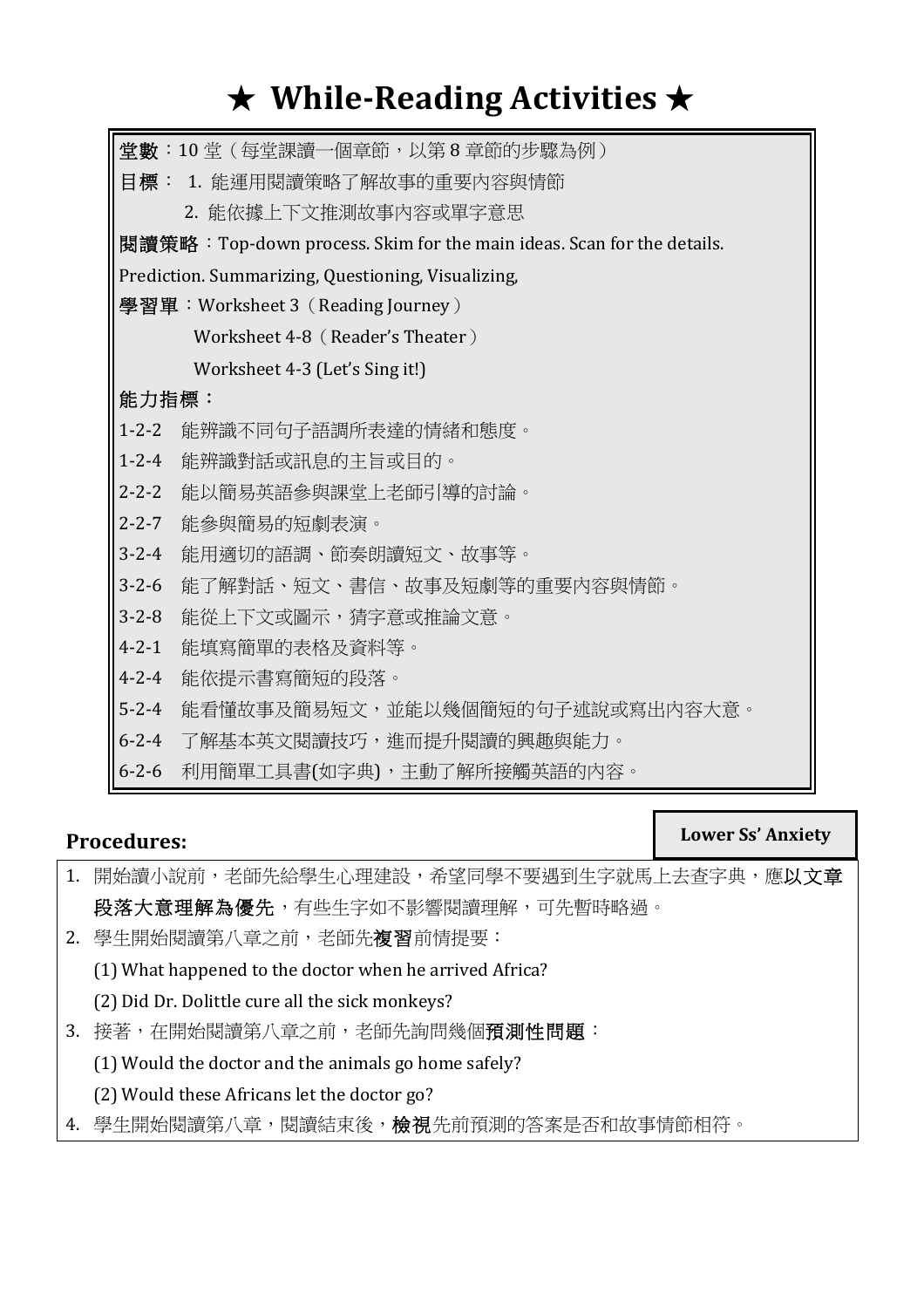

- 5. 老師使用 Worksheet 3 (Reading Journey), 請小組們將第八章提到的幾個事件,照順序排 列, 完成 Mission 2: Story Timeline
- 6. 請同學完成 Worksheet 3 (Reading Journey) 上的 Mission 3: True or False。



## 單字能力是閱讀訓練的附加價值,不要讓閱讀變 成不斷查單字的過程

- 7. 老師使用 **Worksheet 3**(**Reading Journey**),請同學們依據文章中的上下文線索,猜測出生 字的意思,完成 Mission 4: Guessing Vocabulary
- 8. 請同學再讀一次第一章,並將不會的生字寫下,完成 Mission 5: Learning vocabulary from partners.
- 9. 不會的生字先詢問是否有組員們知道意思,互相資訊交流,都沒有人認識的單字,請同學們討 論由上下文猜測,不確定的字,再查字典。



藉由寫 **summary**,訓練統整能力與寫作能力

10. 請小組們在 Worksheet 3 (Reading Journey) 的最後一部分 Mission 6: Write a short summary,每人寫 2~3 句第一章節的大意,交由組長統整後,交給老師批改。(在讀本讀完後, 此部份學生寫的段落大意,要利用在繪本製作)

## 以閱讀提供情境,運用多元評量。

# Chapter 5 & 7

#### **Reader's Theater**

11. 老師使用 **Worksheet 4** 

## (**Reader's**

- **Theater**),請同學們討 論學習單上的對話,並 將空白處的對話填上。 12. 完成學習單上的對話
	- 後,組員們每人分配一 個角色,進行小規模讀 者劇場練習。
- 13. 小組上台發表。

Chapter 3 & 6 & 8 & 9

## **It's Music Time**

- 11. 學生讀完第 3,6,8,9 章後,老師介 紹一首和閱讀內容相關的歌曲:
- Chapter 3-Money (worksheet 4-3) (By Abba)
- Chapter 6-Animals

(By Maroon 5)

Chapter 8—Monster

 (By Lady Gaga)

Chapter 9-Take Me Home (By One Direction)

## Chapter 1 & 2 & 4 & 10 **Picture Drawing**

11. 學生讀完 1, 2, 4, 10 章後,請同學以四隔漫畫 的方式,表達故事主要情 節。

12. 每組三號上台發表。